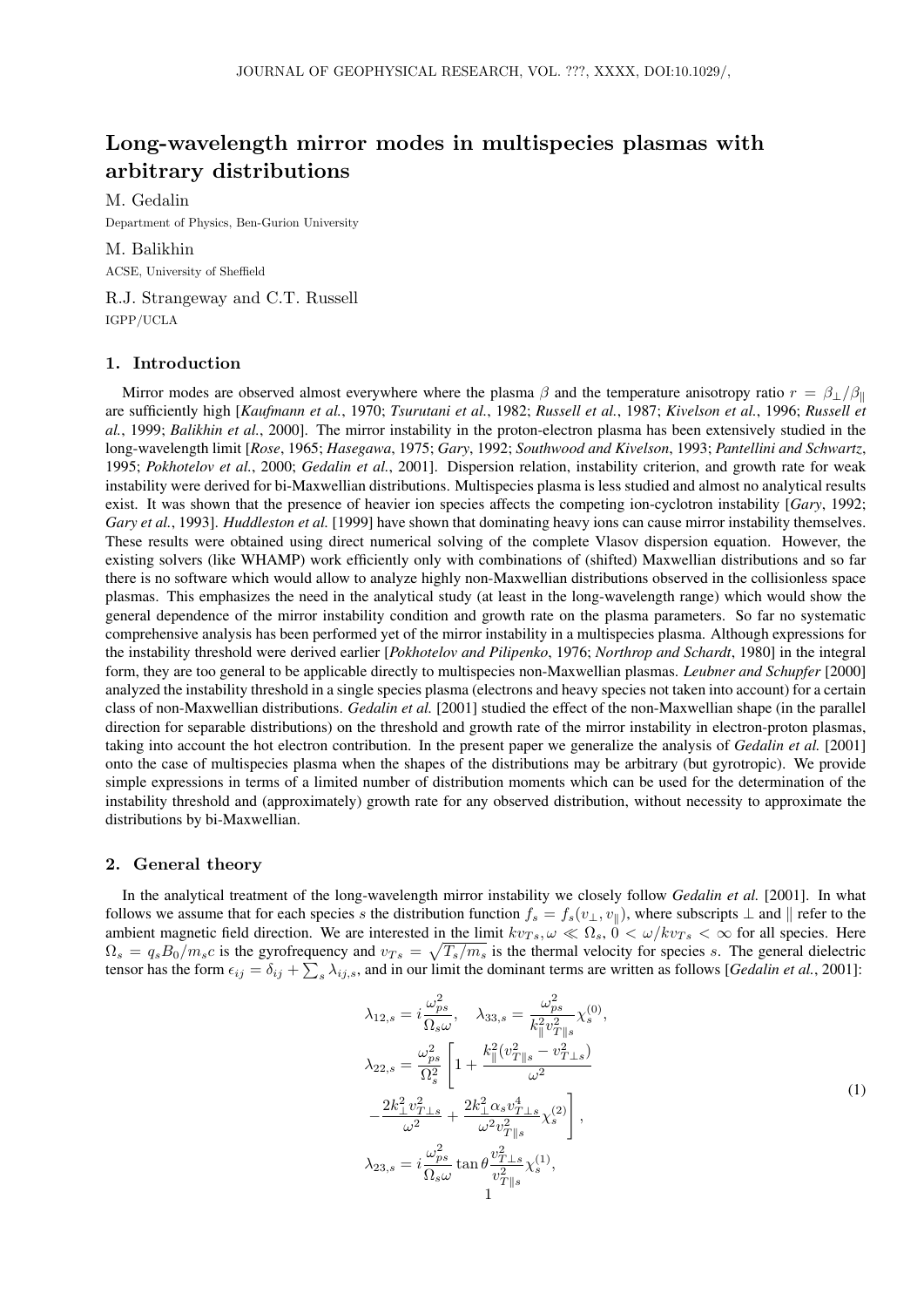where  $\omega_{ps} = \sqrt{4\pi n_s q_s^2/m_s}$  is the plasma frequency for species s, and  $v_{T\parallel,\perp}^2 = \int (v_{\parallel,\perp}^2) f dv_{\parallel} v_{\perp} dv_{\perp}$  (f is normalized on unity). The wavevector is chosen as  $\mathbf{k} = (k_{\perp}, 0, k_{\parallel}) = k(\sin \theta, 0, \cos \theta)$ . The functions  $\chi_s^{(n)}$  are defined as follows:

$$
\chi_s^{(n)} = \frac{1}{\langle u_\perp^{2n} \rangle} \int \frac{1}{Z_s - v} \frac{\partial f_s}{\partial v} u_\perp^{2n+1} du_\perp dv,\tag{2}
$$

where  $Z_s = \omega/k_{\parallel}v_{T\parallel s}$ ,  $v = v_{\parallel}/v_{T\parallel s}$ ,  $u_{\perp} = v_{\perp}/v_{T\perp s}$ ,  $\langle \ldots \rangle = \int (\ldots)fu_{\perp}du_{\perp}dv$ , and the integration is taken along the path below the singularity  $v = Z_s$ . The factor  $\alpha_s = \langle v_{\perp s}^4 \rangle / 2 \langle v_{\perp s}^2 \rangle^2$  describes the deviation of the distribution from the Maxwellian in the perpendicular direction,  $\alpha = 1$  for the Maxwellian distribution and  $\alpha = 1/2$  for the monoenergetic ring. The functions  $\chi_s$  play the crucial role in the analysis. For separable distributions,  $f = f_\perp(u_\perp)f_\parallel(v)$ , one has

$$
\chi_s^{(n)} = \chi_s = \int_{-\infty}^{\infty} \frac{1}{Z_s - v} \frac{\partial f_{\parallel,s}}{\partial v} dv.
$$
\n(3)

It is now convenient to choose reference density  $n_0$ , mass  $m_0$ , and charge  $q_0$ . These reference parameters can be parameters of one of species, although this is not necessary. Otherwise they can be chosen arbitrarily from convenience arguments. We further define the normalized density  $N_s = n_s/n_0$ , mass  $M_s = m_s/m_0$ , and charge  $Q_s = q_s/q_0$ . The quasineutrality condition requires that  $\sum_s N_sQ_s = 0$ . We also define  $Z = \omega/k_{\parallel}v_{T\parallel 0}$ ,  $R_s = T_{\parallel s}/T_{\parallel 0}$ ,  $r_s = T_{\perp s}/T_{\parallel s}$ , and  $\beta_0 =$  $2v_{T\parallel 0}^2\omega_{p0}^2/\Omega_0^2c^2,$  so that  $Z_s=Z\sqrt{M_s/R_s}.$ 

For the dispersion relation one needs  $D_{ij} = (k^2 c^2/\omega^2 - 1)\delta_{ij} - k_i k_j c^2/\omega^2 - \sum_s \lambda_{ij,s}$ , where  $\mathbf{k} = (k_{\perp}, 0, k_{\parallel}) =$  $k(\sin \theta, 0, \cos \theta)$ . It is easy to see that  $D_{12} \propto \sum_s N_s Q_s = 0$ . Since  $\lambda_{23} \propto \Omega_0/\omega$  and  $\lambda_{33} \propto (\Omega_0/\omega)^2$ , in the limit  $\omega/\Omega_0\to 0$  the dispersion relation takes the form  $D_{22}D_{33}-D_{23}D_{32}=0$ . With all above taken into account and neglecting  $1/\Delta \ll 1$  one eventually gets the dispersion relation in the following form

$$
\Psi(Z) = \left[2\beta_0^{-1} - Z^2 \cos^2 \theta \sum_s N_s M_s \right.\n- \cos^2 \theta \sum_s N_s R_s (1 - r_s)\n+ 2 \sin^2 \theta \sum_s N_s R_s r_s\n- 2 \sin^2 \theta \sum_s N_s R_s \alpha_s r_s^2 \chi_s^{(2)} \right] (\sum_s N_s Q_s^2 R_s^{-1} \chi_s^{(0)})\n+ \sin^2 \theta (\sum_s N_s Q_s r_s \chi_s^{(1)})^2 = 0.
$$
\n(4)

Eq. (4) is the general dispersion relation for long-wavelength low-frequency mirror modes in a multispecies plasma. The species distributions are arbitrary with the only limitation that  $f_s = f_s(u_\perp, v)$ , that is, the distributions are gyrotropic.

## 3. Instability criterion

Assuming that there exists an unstable mode with  $Z \rightarrow 0$  (nonpropagating limit) we expand (4) using the following expansion of  $\chi_s^{(n)}$  [*Gedalin et al.*, 2001]:

$$
\chi_s^{(n)} = d_s^{(n)} + Z_s(a_s^{(n)} + ib_s^{(n)}),
$$
  
\n
$$
d_s^{(n)} = -\frac{1}{\langle u_{\perp}^{2n} \rangle} \int \frac{1}{v} \frac{\partial f_s}{\partial v} u_{\perp}^{2n+1} du_{\perp} dv,
$$
  
\n
$$
a_s^{(n)} = -\frac{1}{\langle u_{\perp}^{2n} \rangle} \int \frac{1}{v^2} \frac{\partial f_s}{\partial v} u_{\perp}^{2n+1} du_{\perp} dv,
$$
  
\n
$$
b_s^{(n)} = -\frac{\pi}{\langle u_{\perp}^{2n} \rangle} \int \left(\frac{1}{v} \frac{\partial f_s}{\partial v}\right)_{|v=0} u_{\perp}^{2n+1} du_{\perp},
$$
\n(5)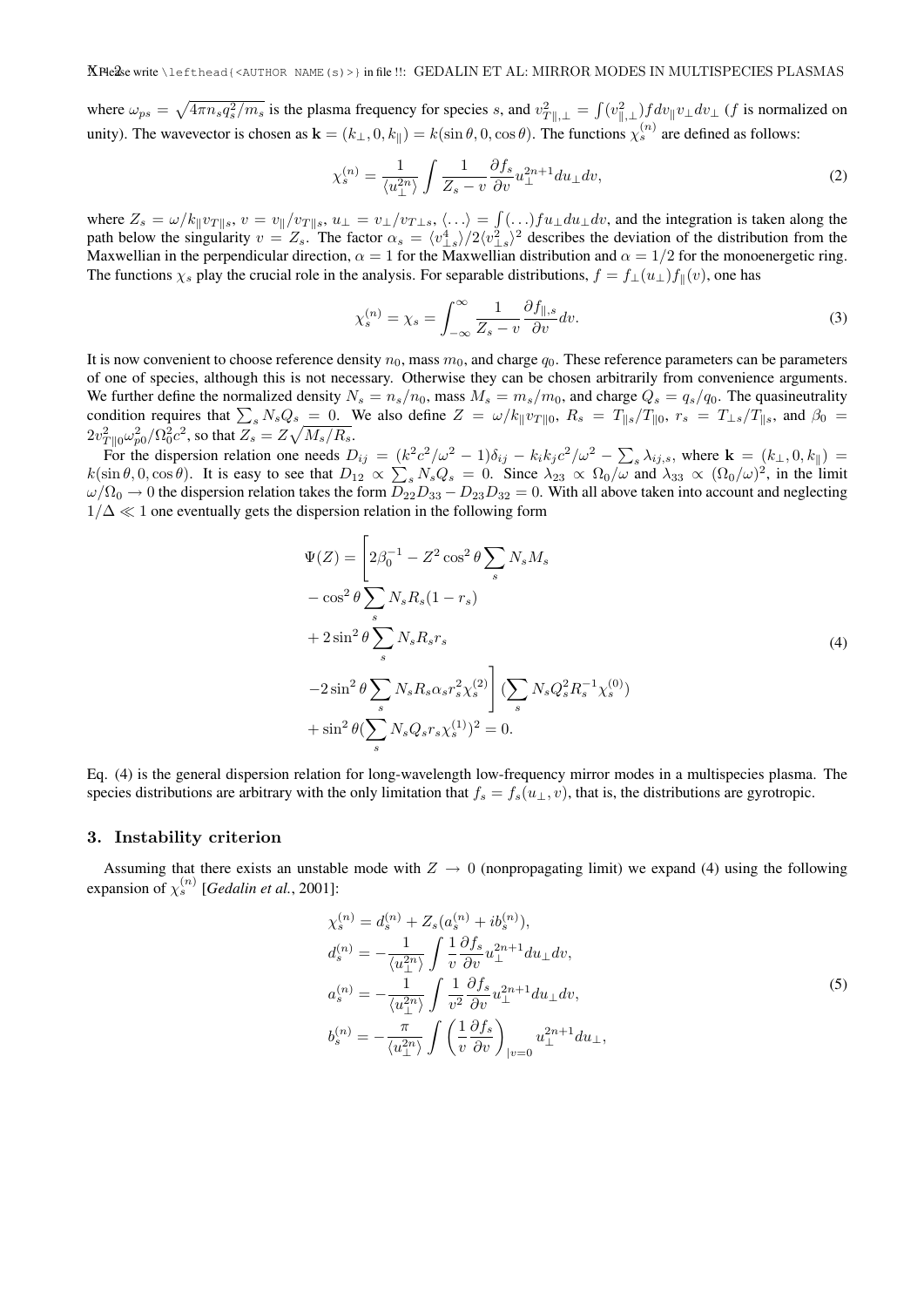where the integrals over v are the principal values integrals and convergence is required for the expansion. For  $f_s$  =  $f_s(u_\perp, v^2)$  the parameters  $a_s^{(n)} \equiv 0$ . It is now straightforward to find

$$
Z = -\Psi(0)/\Psi'(0),
$$
  
\n
$$
\Psi(0) = \left[2/\beta_0 - \cos^2{\theta} \sum_s N_s R_s (1 - r_s) + 2 \sin^2{\theta} \sum_s N_s R_s r_s\right]
$$
  
\n
$$
-2 \sin^2{\theta} \sum_s N_s R_s \alpha_s r_s^2 d_s^{(2)} \right] \left(\sum_s N_s Q_s^2 R_s^{-1} d_s^{(0)}\right)
$$
  
\n
$$
+ \sin^2{\theta} (\sum_s N_s Q_s r_s d_s^{(1)})^2,
$$
  
\n
$$
\Psi'(0) = \left[2/\beta_0 - \cos^2{\theta} \sum_s N_s R_s (1 - r_s) + 2 \sin^2{\theta} \sum_s N_s R_s r_s\right]
$$
  
\n
$$
-2 \sin^2{\theta} \sum_s N_s R_s \alpha_s r_s^2 d_s^{(2)} \right]
$$
  
\n
$$
\cdot \left(\sum_s \sqrt{M_s/R_s} N_s Q_s^2 R_s^{-1} C_s^{(0)}\right)
$$
  
\n
$$
-2 \sin_2{\theta} \left(\sum_s \sqrt{M_s/R_s} N_s R_s \alpha_s r_s^2 C_s^{(2)}\right)
$$
  
\n
$$
\cdot \left(\sum_s N_s Q_s^2 R_s^{-1} d_s^{(0)}\right)
$$
  
\n
$$
+ 2 \sin^2{\theta} \left(\sum_s N_s Q_s r_s d_s^{(1)}\right)
$$
  
\n
$$
\cdot \left(\sum_s \sqrt{M_s/R_s} N_s Q_s r_s C_s^{(1)}\right),
$$

where  $C_s = a_s + ib_s$ . This is correct only near the threshold where  $|Z| \ll 1$ , that is,  $\Psi(0) \ll |\Psi'(0)|$ , otherwise the above Taylor expansion is not justified. In general, the mirror mode has a real part (frequency) if the distribution functions are not symmetric, so that not all  $a_s = \text{Re}\,C_s = 0$ . For usually considered symmetric distributions,  $f_s = f_s(u_\perp, v^2)$ , the instability is aperiodic.

The instability threshold at  $Z = 0$  is found by solving  $\Psi(0) = 0$  with respect to  $\sin^2 \theta$ , and requiring  $0 \le \sin^2 \theta \le 1$ , which gives

$$
2\left(\sum_{s} N_{s} R_{s} \alpha_{s} r_{s}^{2} d_{s}^{(2)}\right) - 2\left(\sum_{s} N_{s} R_{s} r_{s}\right) - \left(\sum_{s} N_{s} Q_{s} r_{s} d_{s}^{(1)}\right)^{2} \left(\sum_{s} N_{s} Q_{s}^{2} d_{s}^{(0)} / R_{s}\right)^{-1} - 2\beta_{0}^{-1} > 0,
$$
\n(7)

provided that  $\sum N_s R_s(r_s - 1) - 2/\beta_0 > 0$ , which is always satisfied for  $T_\perp/T_\parallel \ge 1$ . For separable distributions  $d_s^{(n)}$  $d_s = -\int v^{-1} (\partial f_{\parallel,s}/\partial v) dv$ , provided that the last integral converges, that is,  $(\partial f_{\parallel,s}/\partial v)|_{v=0} = 0$ . If the last condition is not fulfilled the instability is not aperiodic.

It is worth noting that when  $\sum N_s R_s(r_s - 1) + 2/\beta_0 < 0$  (which is possible only if at least one of the species has  $r_s < 1$ ) and  $D < 0$  the plasma is firehose unstable.

The expressions (6) and (7) are the most general expressions for weak mirror instability growth rate and instability condition. These expressions are correct for any gyrotropic distribution and any number of species and generalize the expressions found earlier [*Southwood and Kivelson*, 1993; *Pantellini and Schwartz*, 1995; *Pokhotelov et al.*, 2000; *Gedalin et al.*, 2001].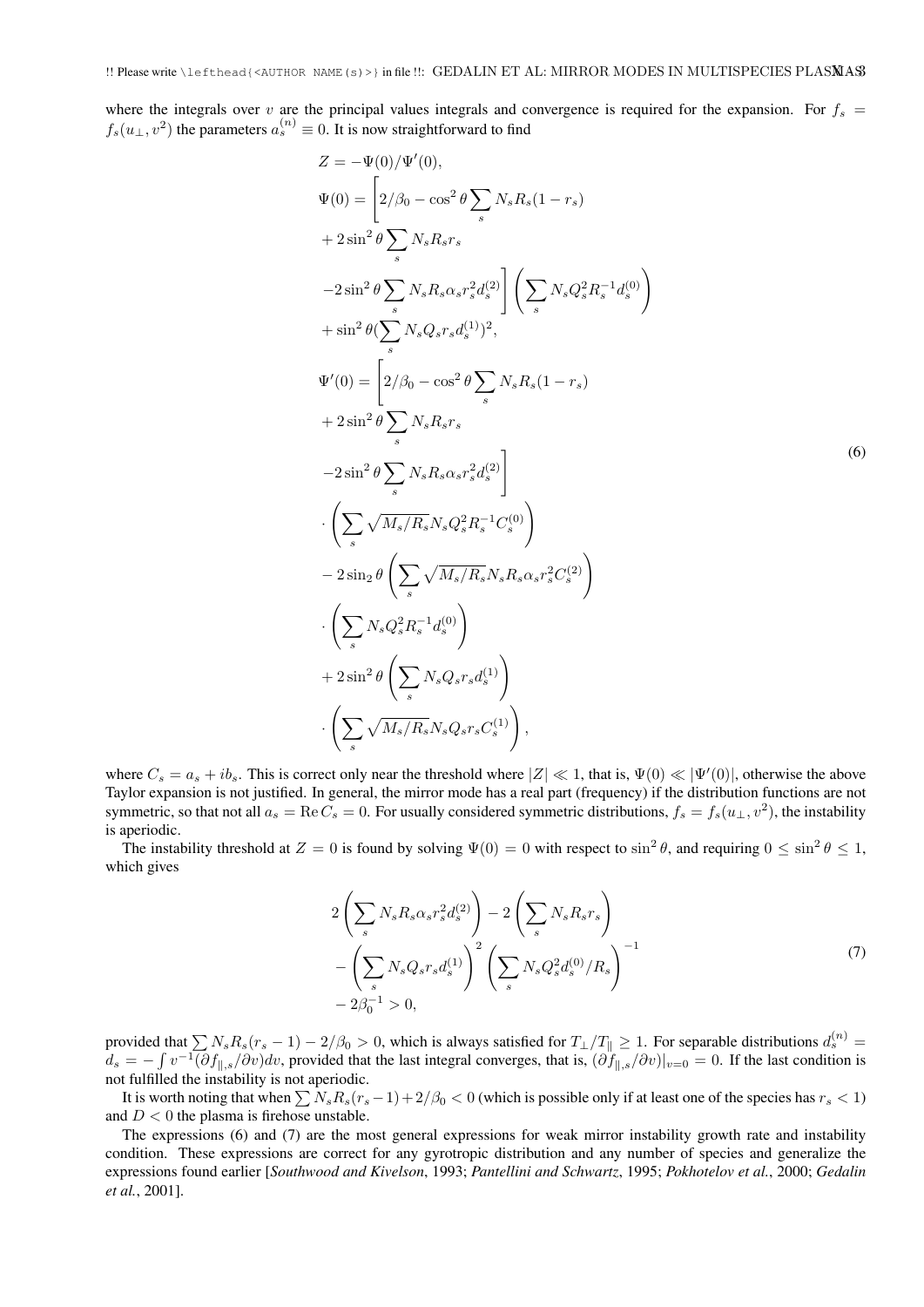Let us consider the simplest case where all species have the same temperatures and temperature anisotropies,  $\forall s : r_s = r$ ,  $R_s = 1, \alpha_s = \alpha, d_s^{(n)} = d^{(n)}$ . One immediately finds the instability criterion in the following form

$$
r^2 d^{(2)} \alpha - r - 1/\beta_0 > 0,\t\t(8)
$$

which emphasizes the equally adiabatic behavior of all species in the  $k, \gamma \rightarrow 0$  limit: the condition does not depend on the species mass, charge, or relative density. On the other hand, the dependence on d and  $\alpha$  is very important. For the bi-Maxwellian distribution  $\alpha = 1$  and  $d = 1$ , so that we arrive at the usual instability criterion [*Hasegawa*, 1975; *Southwood and Kivelson*, 1993; *Pantellini and Schwartz*, 1995; *Pokhotelov et al.*, 2000; *Gedalin et al.*, 2001]. For the monoenergetic ring distribution  $f_{\perp}(v_{\perp}) = \delta(v_{\perp}^2 - v_{\perp 0}^2)$  the parameter  $\alpha = 1/2$  and the instability is suppressed. On the other hand, let us consider the distribution which is Maxwellian in the perpendicular direction,  $\alpha = 1$ , and generalized Lorentzian,

$$
f_{\parallel}(v_{\parallel}) = \frac{2^{n-1}v_0^{2n-1}}{\pi(2n-3)!!} \frac{1}{(v_{\parallel}^2 + v_0^2)^n},\tag{9}
$$

 $n \ge 2$ , in the parallel direction. It is easy to find that  $v_{T\parallel}^2 = v_0^2/(2n-3)$ , and  $d = (2n-1)/(2n-3) > 1$ . Thus, one can expect that the generalized Lorentzian distributions would be more unstable than the Maxwellian of the same temperature ratio  $r = T_+/T_$ H. One interesting conclusion is that for  $\beta_0 > 1/(d-1)$  no temperature anisotropy,  $r \neq 1$ , is required to excite mirror modes. For example, a generalized Lorentzian distribution with  $T_{\perp} = T_{\parallel}$  is mirror unstable if  $\beta_0 > (2n-3)/2$ . For the lowest possible value  $n = 2$  this gives  $\beta_0 > 0.5$ . It should be emphasized that equality of the temperatures (second moments of the distribution) in the parallel and perpendicular direction,  $T_{\perp} = T_{\parallel}$ , does not mean distribution isotropy as is illustrated in Figure 1 where filled contour plots are shown for the (a) Maxwellian  $f = (2\pi)^{-3/2} \exp(-v_\perp^2/2 - v_\parallel^2/2)$ 



Figure 1. Filled contour plots for the (a) Maxwellian and (b) Maxwellian-Lorentzian distributions for  $T_{\perp} = T_{\parallel}$ .

and (b) Maxwellian-Lorentzian  $f = (1/\pi^2) \exp(-v_\perp^2/2)(v_\parallel^2 + 1)^{-2}$  distributions (for both velocities are normalized on  $(v_T)$ . The Maxwellian distribution is obviously isotropic,  $f = f(v_\perp^2 + v_\parallel^2)$ , while the Maxwellian-Lorentzian is not, despite the fact that in both cases  $T_{\perp} = T_{\parallel}$ . Thus, the instability is sensitive not only to the temperature anisotropy but also to the anisotropy of the distribution shape.

For the above case of identical temperature anisotropies for all species the plasma can be firehose unstable only when  $\beta_0 > 2$  and  $r < \min(1 - \frac{2}{\beta_0}, r_0)$ , where  $r_0 = (1 + \sqrt{1 + 4d\alpha/\beta_0})/2d\alpha$ .

#### 4. Examples

The expression (4) is the general long-wavelength dispersion for any number of species and for arbitrary (gyrotropic) distribution functions. In what follows we shall consider the behavior of the mirror instability assuming the distributions separable, so that there is no necessity to distinguish  $\chi^{(j)}$  for different j. For the parallel distribution function we shall use the Lorentzian shape with  $n = 2$ . We shall assume also that the instability is moderate so that the long-wavelength low-frequency approximation qualifies. We believe, however, that the behavior of the instability in the range  $kv_T$ ,  $\gamma \sim \Omega$ can be understood, at least qualitatively, using (4) (see below).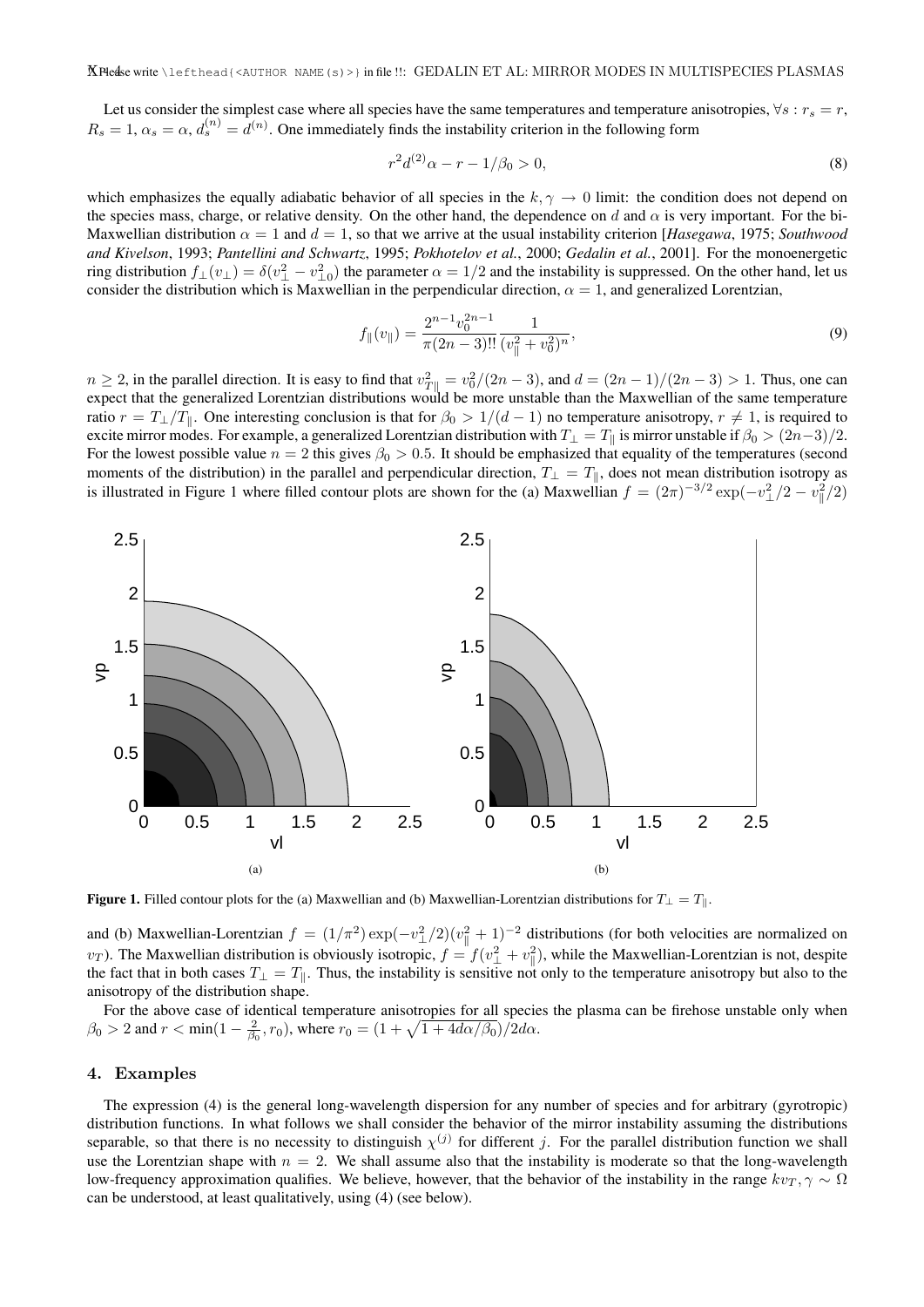To begin with let us consider a three-component plasma consisting of electrons, protons, and  $He^{++}$ . For the graphical presentation of the growth rate we put  $\beta_0 = 8\pi n_e T_{el}/B^2 = 0.15$ . We shall assume equal parallel temperatures for all species. Electrons and protons are assumed Maxwellian in the perpendicular direction,  $\alpha_e = \alpha_p = 1$ , while a ring distribution is used for He<sup>++</sup>, so that  $\alpha_h = 0.5$ .

Figure 2 shows the growth rate of the mirror instability as a function of the propagation angle for different sets of



Figure 2. Growth rate of the mirror instability as a function of the propagation angle for the following parameter sets: (a)  $n_h = 0$ ,  $r_e = 1$ , and  $r_p = 2$  (stars), (b)  $n_h = 0.1 n_e$ ,  $r_e = 1$ ,  $r_p = 2$ , and  $r_h = 3$  (diamonds), (c)  $n_h = 0.1 n_e$ ,  $r_e = 1.2$ ,  $r_p = 2$ , and  $r_h = 3$  (circles), and (d)  $n_h = 0$ ,  $r_e = 1.2$ , and  $r_p = 2$  (crosses). Here  $r_s = T_{s\perp}/T_{s\parallel}$  is the temperature anisotropy ratio for species s.

the plasma parameter. Stars correspond to the electron-proton plasma with isotropic electrons and  $r_p = 2$ . Diamonds correspond to a small admixture of  $\alpha$ -particles,  $n_h = 0.1n_e$ , with the temperature anisotropy ratio  $r_h = 3$ . Circles stand for the three-component plasma when electrons are also anisotropic with  $r_e = 1.2$ , while crosses show the effects of the electron temperature anisotropy in the absence of  $\alpha$ -particles. The presence of heavier ions (which replace a part of the protons) reduces the growth rate (in agreement with what was found earlier for bi-Maxwellian plasmas [*Gary*, 1992; *Gary et al.*, 1993]) but the difference is small and not especially significant unless the fraction of heavy ions is substantial and/or  $Q/M$  is significantly small (it is 1 for protons and 0.5 for  $\alpha$  particles). On the other hand, heavy species can substantially suppress the ion-cyclotron instability [*Gary et al.*, 1993], so that the relative importance of the mirror instability increases.

It is worth noting that the instability range (minimum instability angle) also changes. If  $r_s$  and  $\alpha_s$  were equal for all species this angle would not depend on the heavy ion density.

The suppressing effect of heavy ions is because of their reduced mobility (larger mass) relative to protons, which is crucial for the mirror instability [*Gedalin et al.*, 2001]. On the other hand, electrons are much more mobile, so that the strong effect of the electron anisotropy on the growth rate could be expected (see also *Pokhotelov et al.* [2000]). Indeed, the instability growth rate depends on the efficiency of particle removal from the magnetic enhancement region [*Southwood and Kivelson*, 1993], which means that a particle should move by a distance  $l_{\parallel} \sim 1/k_{\parallel}$  during the time substantially less than the perturbation growth time  $1/\gamma$ . For the bulk of the distribution that means that  $\gamma \lesssim k_{\parallel}v_{T\parallel}$ . The last inequality is much better fulfilled for electrons. Anisotropic electron distributions with  $T_{e\perp} > T_{e\parallel}$  are whistler unstable. Quasilinear relaxation does not result in complete isotropization and the post-saturation distributions remain anisotropic with  $T_{e\perp}/T_{e\parallel} - 1 \approx \beta_{e\parallel}^{-0.5}$ [*Gary and Wang*, 1996]. Therefore, some electron anisotropy is not something extraordinary. Yet, their relative contribution is more substantial than that of ions, so that even modest electron anisotropies should be taken into account.

One of the situations where heavy ions may result in the mirror mode excitation is encountered on the edge of the Io wake, where mirror waves have been detected by the Galileo magnetometer [*Kivelson et al.*, 1996]. While the background torus plasma is nearly isotropic and stable to the mirror mode growth, highly anisotropic pickup ions are added at a high rate in the flow passing close to Io [*Russell et al.*, 1999]. Figure 3 shows an example of a series of mirror waves observed as Galileo moved out of the Io wake inward to Jupiter on Dec 7, 1995. These structures are those labelled 7, 8, 9, and 10 in *Russell et al.* [1999]. The magnetic field depressions have amplitudes that are a large fraction (up to 20 %) of the background field and are spaced aperiodically. The magnetic field between the depressions seems to be undisturbed, so that we expect that the local analysis of the background plasma parameters would indicate on instability. The growth rate of the mirror instability for the background plasma parameters was calculated numerically by *Huddleston et al.* [1999] within the approximation of the distributions as bi-Maxwellian (shifted bi-Maxwellian for ring distributions). Here we present the results of the analysis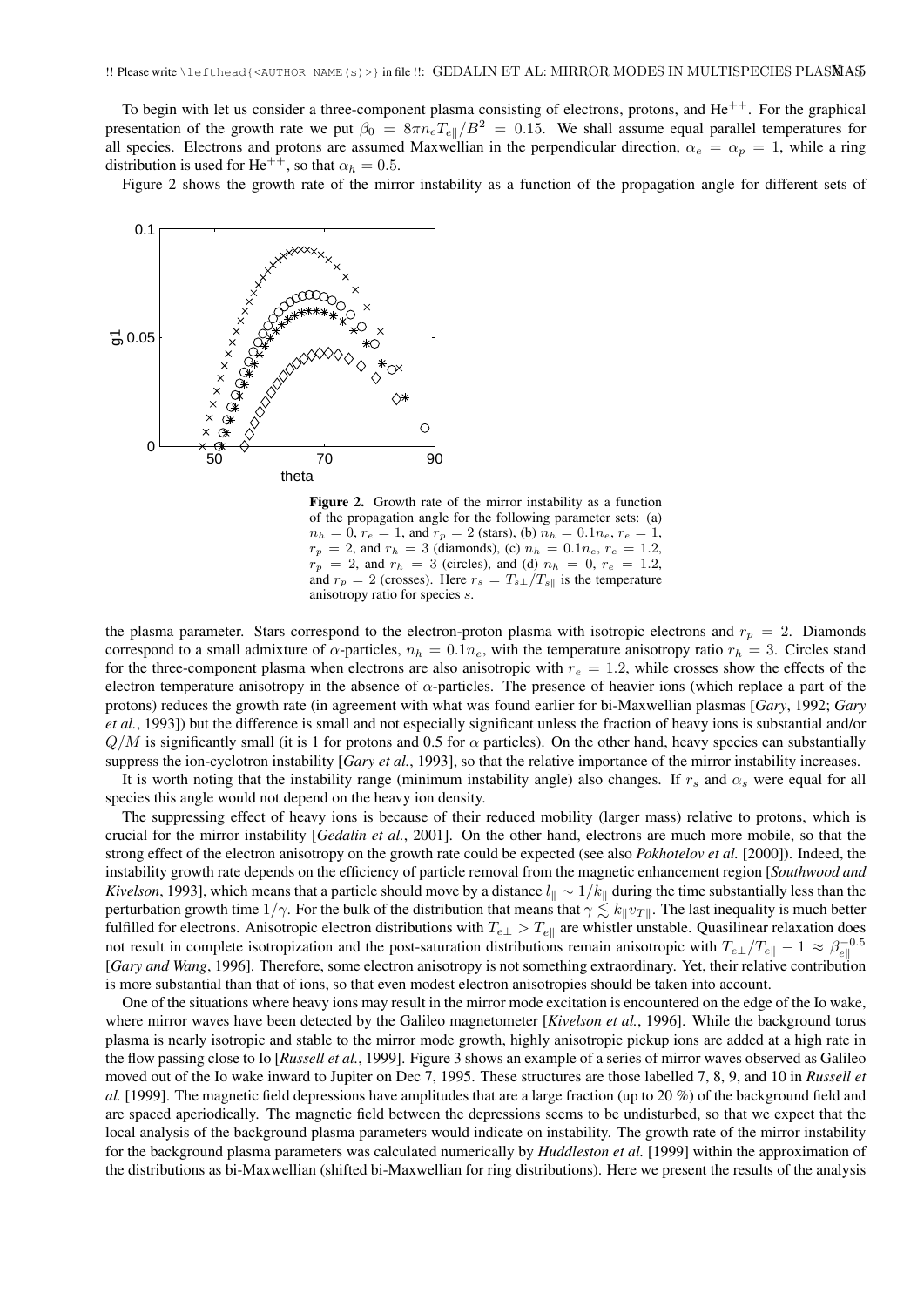

Figure 3. The magnetic field measured by Galileo as it passed out of the Io wake on Dec 7, 1995. The coordinate system is arranged so that the  $Z$  direction is antiparallel to the model field direction through the center of Io. The X direction is along the flow perpendicular to  $B$ , and  $Y$  direction is toward Jupiter perpendicular to B. The Z component is not shown because of the similarity to the total field.

of the same plasma using (4) and assuming Lorentzian distribution in the parallel direction. The below analysis should not be considered as a direct comparison with observations, since distribution shapes are not known, and the mirror modes have, probably, already grown to nonlinear amplitudes. Rather this should be considered as an example of the application of the developed theory to the problem of stability of the background plasma. *Russell et al.* [1999] and *Huddleston et al.* [1999] estimate the width of the mirror structures as several SO<sup>+</sup> gyroradii, and the angle of maximum growth rate as  $\sim 60^{\circ}$ , so that our approach is expected to provide a rather good approximation.

For the illustration we use the parameters suggested by *Huddleston et al.* [1999] (see their Table 1 for the case A). The plasma composition is as follows:  $n(e^-) = 10,000$ cm<sup>-3</sup>,  $n(H^+) = 500$ cm<sup>-3</sup>,  $n(S^+) = 2,000$ cm<sup>-3</sup>,  $n(S^{++}) =$  $1,000 \text{cm}^{-3}, n(\text{O}^+) = 5,000 \text{cm}^{-3}, \text{ and } n(\text{SO}_2^+) = 500 \text{cm}^{-3}$ . The parallel temperatures of all ion species are the same and equal  $T_{\parallel} = 100$ eV, which is taken as the "gauge" temperature  $T_0$ . The electron parallel temperature is 5eV. Electrons and protons are isotropic. The temperature anisotropies of other species are as follows:  $r(S^+) = 4$ ,  $r(S^{++}) = 3$ ,  $r(O^+) = 3$ , and the magnetic field  $B = 1200$ nT. The heavy species perpendicular distributions consist of background (Maxwellian) and ring components, and the parameters  $\alpha$  (which we do not give here) are calculated by integration over these distributions. Figure 4 shows the growth rate of the mirror instability as a function of  $\theta$  for the above parameters and various  $r(SO_2^+) = 1$ 



Figure 4. Growth rate for the mirror instability with heavy ions for various temperature anisotropy ratios  $r(SO_2^+) = 1$  (stars), 4 (diamonds), 8 (circles), and 12 (crosses). Other parameters see in the text.

(stars), 4 (diamonds), 8 (circles), and 12 (crosses). It is easily seen that the effect of  $SO_2^+$  on the mirror instability is negligible. At the same time *Huddleston et al.* [1999] find that the ion-cyclotron instability is extremely sensitive to the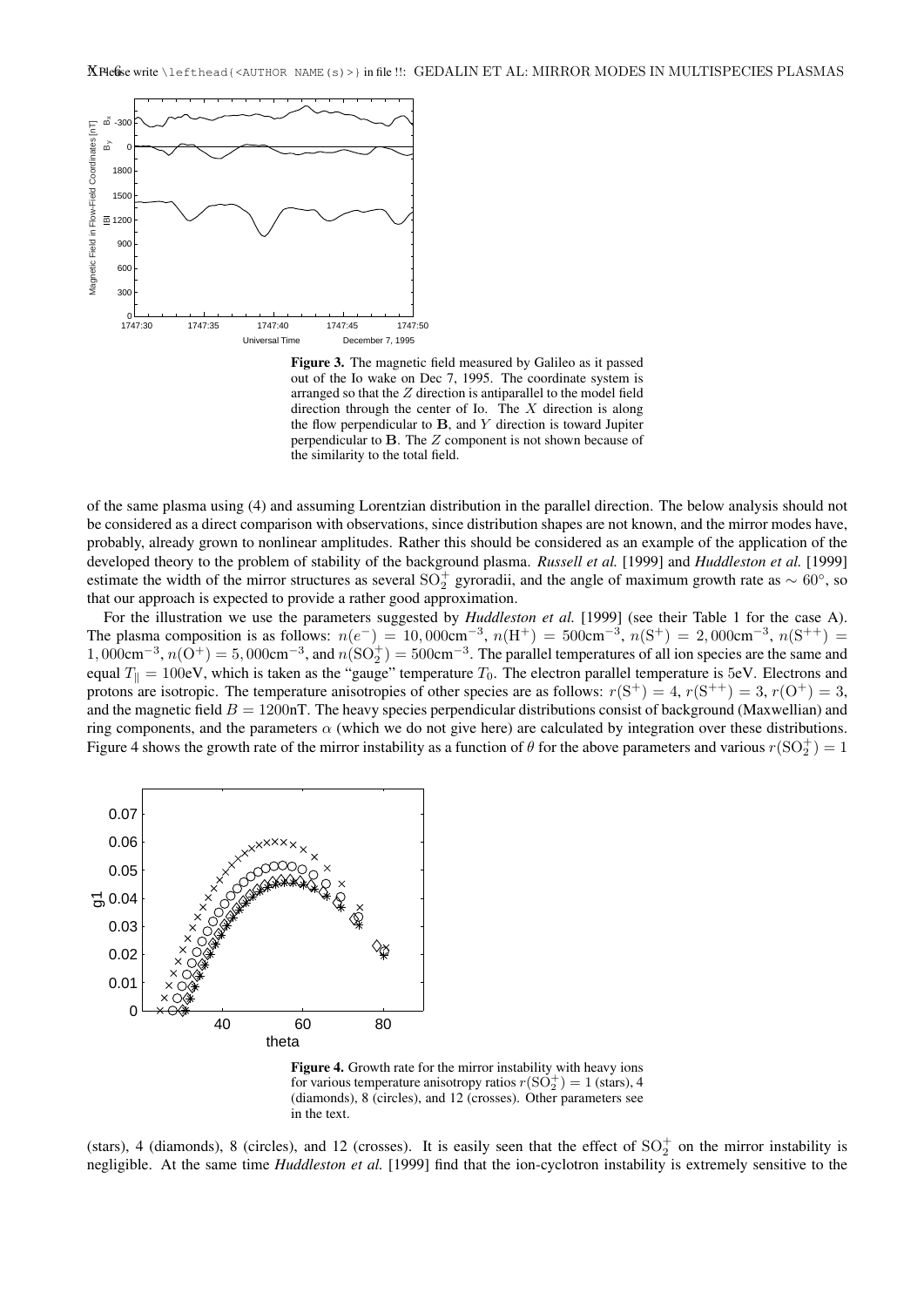$SO_2^+$  anisotropy. Thus, reduction the of  $SO_2^+$  anisotropy might substantially suppress the ion-cyclotron instability while not affecting noticeably the mirror instability.

#### 5. Discussion and conclusions

Throughout the present paper we used the long-wavelength low-frequency approximation where  $\gamma$ ,  $kv_{Ts} \ll \Omega_s$  for all species. From the previous numerical analyses [*Gary*, 1992; *Pantellini and Schwartz*, 1995] it is known that this is correct for weak instabilities, when the anisotropies are not too high and the growth rate is only a small fraction of the gyrofrequency. For higher anisotropies and stronger mirror instability the maximum growth rate occurs when  $kv_{\text{TH}}$  constitutes a substantial fraction of  $\Omega$ . *Gary* [1992] finds that at  $\beta_{p\parallel} = 1$  and  $r_p = 2 - 2.5$  the ratio  $k_{\perp}v_{Tp\perp}/\Omega_p \sim 0.5$ , while  $k_{\parallel}v_{Tp\parallel}/\Omega_p \sim 0.2$ . The set of parameters used by *Pantellini and Schwartz* [1995] results in smaller ratios. In this range of parameters the use of the long-wavelength expressions is still a quite good approximation. There are two kinds of modifications at higher anisotropies or temperatures. The increase of  $k_{\perp}v_{T\perp}/\Omega$  requires to use the complete Bessel functions instead of the lowest order expansion. Such modification should not affect qualitatively the behavior of the growth rate but may result in some numerical factor of the order of unity. The second kind of possible error is related to the denominators  $\omega - k_{\parallel}v_{\parallel} - j\Omega$ , which in the low-frequency limit are substituted by  $-j\Omega$ , when  $j \neq 0$  [*Gedalin et al.*, 2001]. At the first sight presence of such denominators may cause significant effects which cannot be predicted by the derived expressions. However, because of the aperiodic nature of the mirror instability,  $\omega = i\gamma$ ,  $\gamma > 0$ , the denominator never approaches zero but remain of the order of  $\Omega$ , which also may result in a numerical factor but hardly change qualitatively the behavior of the growth rate. This conclusion is more or less confirmed by previous numerical analyses of bi-Maxwellian distributions. We, therefore, expect that the derived expressions would provide a satisfactory approximation even for a strong mirror instability. In any case, the proposed dispersion relation is more transparent and easy to use than the direct application of the WHAMP software, which can treat limited number of distribution shapes.

The interminated number of distribution shapes.<br>It can seem that inclusion of heavier species makes the approximation invalid, since  $kv_T/\Omega$  scales as  $\sqrt{M}/Q$ . However, in the case when only a small admixture of heavy ions is included, their role is actually to reduce the number of protons participating in the instability, and their own contribution is unimportant. If heavy ions dominate, the above arguments hold if we substitute everywhere the word "protons" to "heavy particles". Thus, the derived expressions are expected to be useful not only for weak and moderate instability but also in the strong instability regime, if they are understood more qualitatively than quantitatively. Eq. (4) is not limited by any distribution shape, provided it is gyrotropic.

It is worth noting that the global instability criterion (7) is exact since it describes the instability near the threshold where  $kv_T, \gamma \rightarrow 0.$ 

It is known [*Price et al.*, 1986; *McKean et al.*, 1992; *Gary et al.*, 1993] that the ion-cyclotron instability usually dominates over the mirror instability unless the former is suppressed by, for example, damping produced by heavies species. This question has been studied earlier numerically for bi-Maxwellian distributions and is beyond of the scope of the present paper. It seems that in the presence of a single ion species the ion cyclotron mode for that species will generally dominate over the mirror mode. However, if there are multiple ion species present, there are multiple ion cyclotron modes possible (perhaps no one is particularly dominant over the others) and yet at the same time, all of these species might still contribute to the mirror mode (to varying degrees). In such circumstances the mirror mode may dominate in multispecies plasmas.

The developed theory is linear while in most cases observed mirror modes are of large amplitude. Complete analysis of the instability and relative importance of ion-cyclotron and mirror modes in the final states, as well as comparison with observations, requires development of a nonlinear theory of saturation. One-dimensional hybrid simulations [*Price et al.*, 1986] have shown that in the electron-proton anisotropic plasma ion-cyclotron waves dominate after quasilinear relaxation (see also *Yoon* [1992]), while presence of heavier species can reverse the situation in favor of mirror modes. *McKean et al.* [1995] conclude that mirror modes are excited at the shock and further convected deeper into magnetosheath. In this case the local instability is not related to the developed structures. At the same time in some cases mirror modes seem to be excited locally. After quasilinear relaxation the system would be expected to be in a marginally stable state so that local instability analysis would misleadingly show that the growth rate is too low. However, in the case of a strong instability the mirror mode amplitude may quickly grow so that the plasma becomes strongly inhomogeneous and intermittent, with strong magnetic depressions or elevations neighboring almost undisturbed plasma regions. In this case anisotropy does not have to be removed in the undisturbed regions and the ambient plasma may remain locally unstable. The last argument shows that it is reasonable to check the instability criterion in the quiet plasma regions between the large aperiodically spaced magnetic depressions, as is seen in a number of observations (see, e.g. *Russell et al.* [1999]). If the instability is weaker and magnetic depressions and elevations fill the space more or less evenly, such instability test would be misleading.

In conclusion, we derived the most general dispersion relation and mirror instability condition in the long wavelength low-frequency limit, for a multispecies plasma with arbitrarily non-Maxwellian distributions of all species (the distributions are assumed gyrotropic though). The dispersion relation describes properly the weak instability and can be used as an approximation for moderate and even strong instability (which occurs in the range of the wavelengths comparable to the ion gyroradius), when numerical analysis (using WHAMP) is difficult because of the non-Maxwellian distribution shape. The